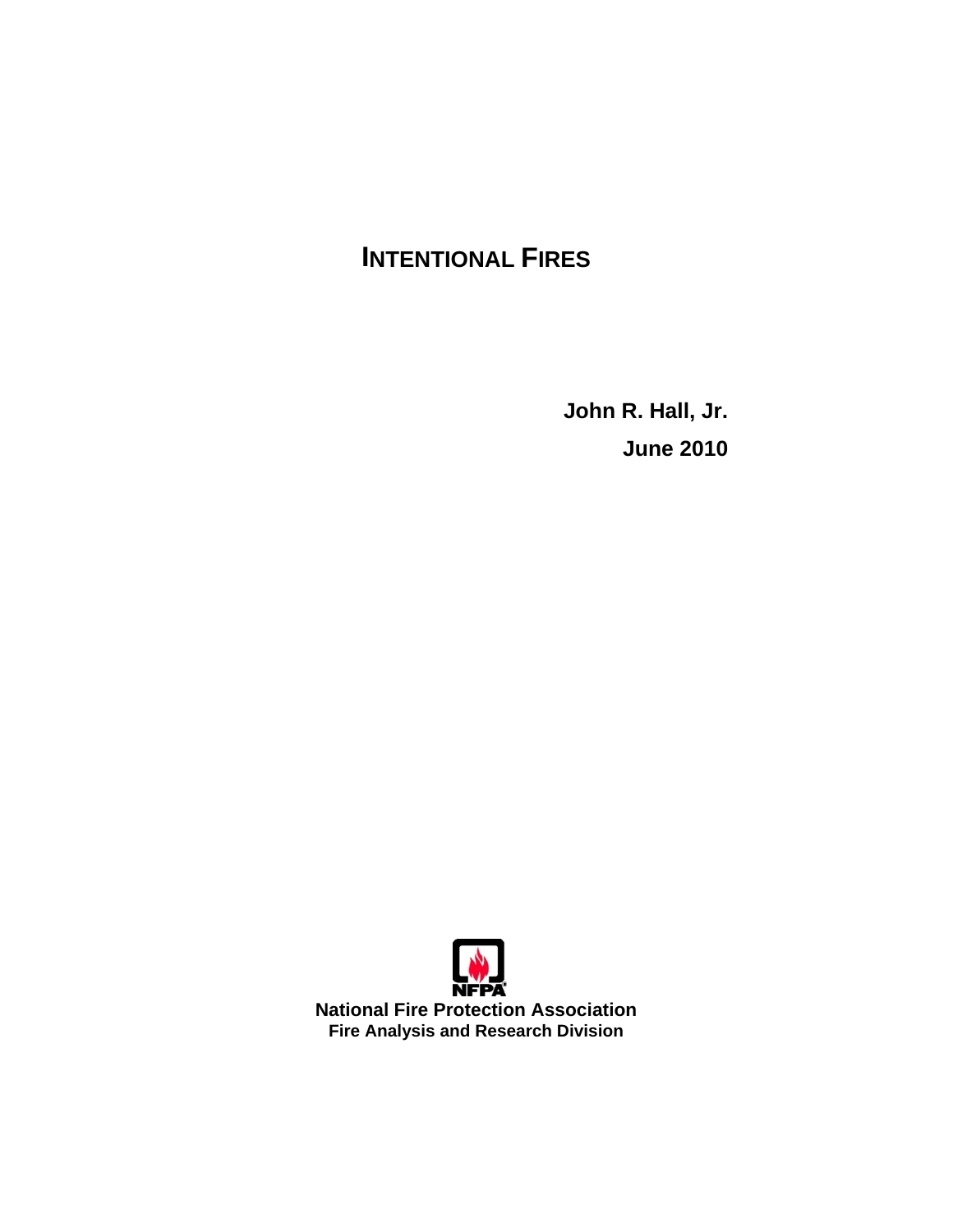#### **Abstract**

In 2007, an estimated 309,200 intentional fires were reported to U.S. fire departments, with associated losses of 480 civilian fire deaths, 1,450 civilian fire injuries, and \$1.3 billion in direct property damage. Also in 2007, three firefighters died on scene or during response to intentional fires, and 6,100 firefighters were injured at the scene of intentional fires. In 2008, 18% of arson offenses were cleared by arrest or exceptional means.

Keywords: Arson, intentional fire, suspicious, firesetting, firesetter, fire statistics.

#### **Acknowledgements**

The National Fire Protection Association thanks all the fire departments and state fire authorities who participate in the National Fire Incident Reporting System (NFIRS) and the annual NFPA fire experience survey. These firefighters are the original sources of the detailed data that make this analysis possible. Their contributions allow us to estimate the size of the fire problem.

We are also grateful to the U.S. Fire Administration for its work in developing, coordinating, and maintaining NFIRS.

For more information about the National Fire Protection Association, visit [www.nfpa.org](http://www.nfpa.org) or call 617-770-3000. To learn more about the One-Stop Data Shop go to [www.nfpa.org/osds or](http://www.nfpa.org/osds) call 617-984-7443.

Copies of this analysis are available from:

National Fire Protection Association One-Stop Data Shop 1 Batterymarch Park Quincy, MA 02169-7471 [www.nfpa.org](http://www.nfpa.org)  e-mail: [osds@nfpa.org](mailto:osds@nfpa.org)  phone: 617-984-7443

NFPA No. ATP Copyright © 2010, National Fire Protection Association, Quincy, MA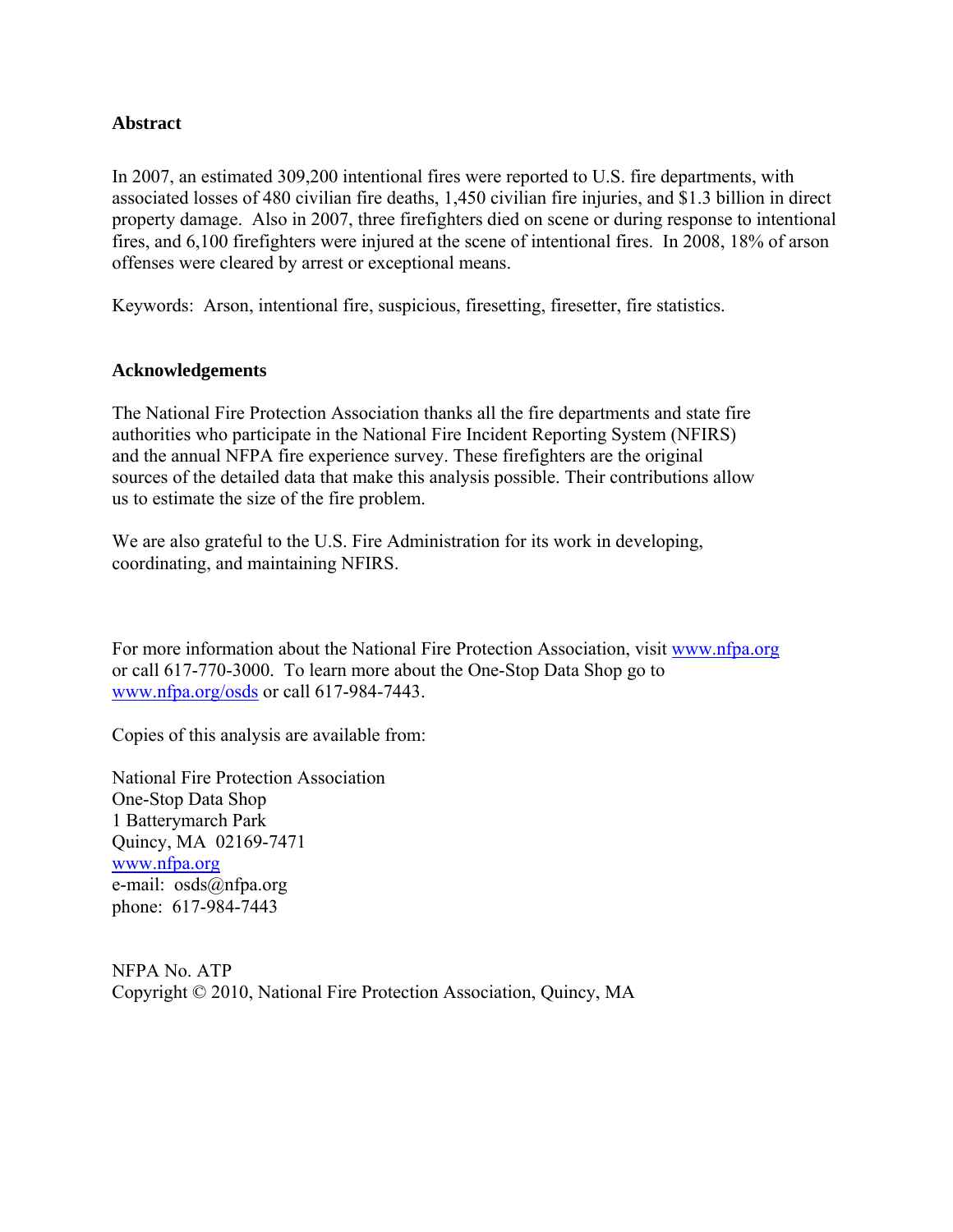## **Intentional Fires Executive Summary**

In 2007, an estimated 309,200 intentional fires were reported to U.S. fire departments per year, with associated annual losses of 480 civilian fire deaths, 1,450 civilian fire injuries, and \$1.3 billion in direct property damage.

Seventy-five percent of intentional fires occur outside and 8% of intentional fires involve vehicles. Total intentional fires have been fairly level since 1999. Of all outside and other fires, 31% are intentional. Ten percent of all structure fires and 9% of all vehicle fires are intentional.

Intentional structure fires account for 17% of intentional fires, but are associated with 87% of civilian deaths, 81% of civilian injuries, and 82% of direct property damage in intentional fires.

Two out of five (41%) structure fires in vacant, unsecured buildings are intentional. Roughly half (49%) of structure fires in buildings that were being demolished were intentional.

Half (54%) of intentional structure fires and more than four out of five associated civilian deaths (86%) and civilian injuries (82%) occur in homes.

In intentional home structure fires, the leading area of origin is the bedroom, and the leading item first ignited is trash. In stores and offices, educational properties, and public assembly properties, the leading area of origin for intentional structure fires is the bathroom, locker room or cloak room.

Rates of intentional structure fires or arson offenses, relative to population, are highest in large cities but are also higher in rural communities (less than 2,500 population) than in small towns (say, 2,500 to 24,999 population).

In 2007, there were three firefighter on-duty deaths at the scene of or during response to or return from an intentional fire. During that same year, there were an estimated 6,100 firefighter on-duty non-fatal injuries at the scene of an intentional fires.

*In the U.S., typically 15-20% of arson offenses (18% in 2006) are cleared by arrest or "exceptional means."* 

*Juveniles have accounted for roughly half of all U.S. arson arrestees since 1992 (47% in 2008).* 

*The Northeast has had the highest arson clearance rates since 200. Up to 2000, the highest arson clearance rates were in the South, now the second highest region.* 

*In 2008, 84% of arson arrestees were male and 76% were white.* 

*In 2005-2007, 60% of intentional fires were motivated by reasons other than gain or curiosity.* 

*Arson arrest and clearance information comes from the FBI's Uniform Crime Reports*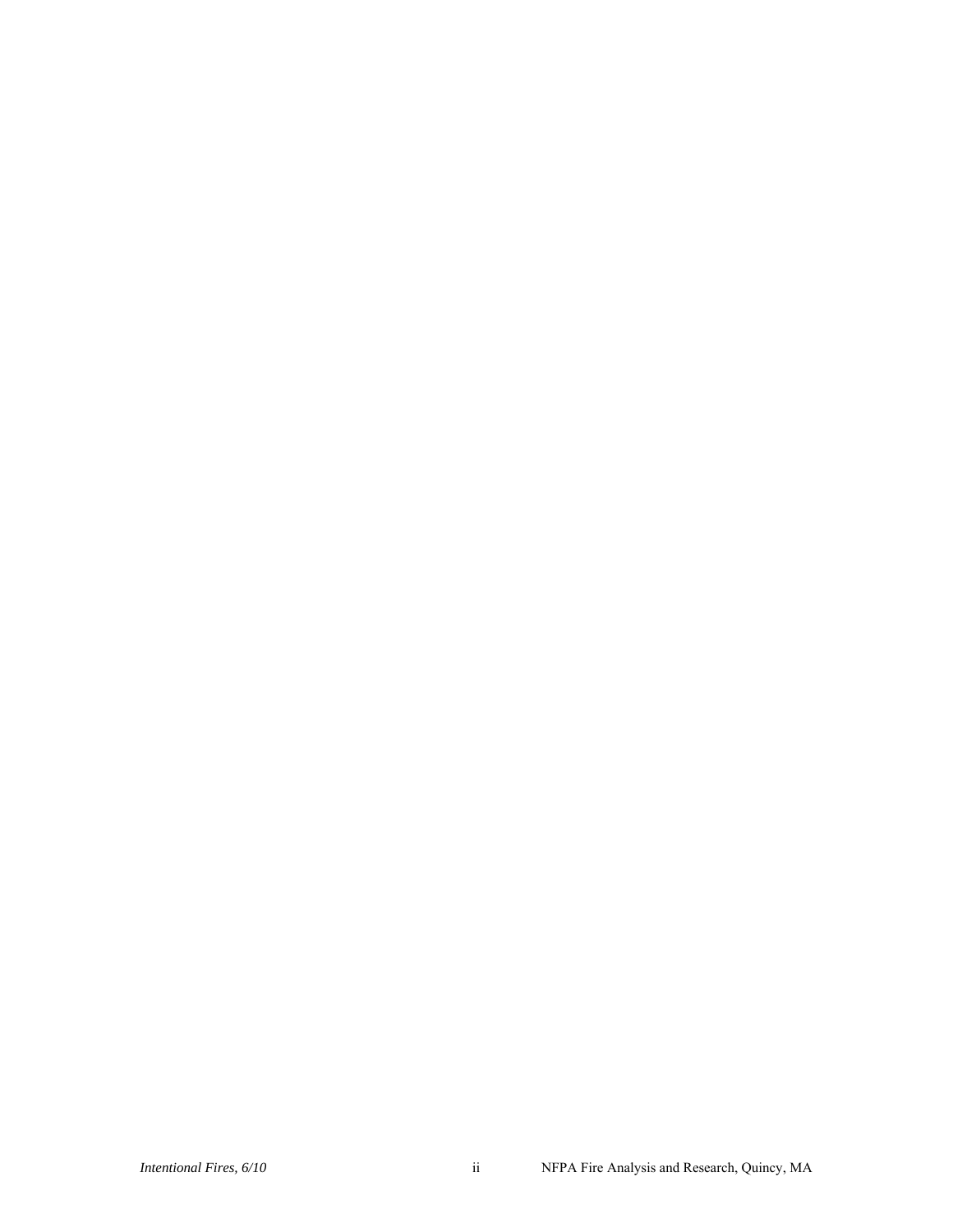### **Table of Contents, Figures, and Tables**

| <b>Executive Summary</b><br>Table of Contents, Figures, and Tables<br><b>Fact Sheet</b>                                                                                                                                                                                                                                                                                         | $\mathbf{i}$<br>$\overline{\text{iii}}$<br>$\mathbf{V}$           |
|---------------------------------------------------------------------------------------------------------------------------------------------------------------------------------------------------------------------------------------------------------------------------------------------------------------------------------------------------------------------------------|-------------------------------------------------------------------|
| Defining Arson and Intentional Fires                                                                                                                                                                                                                                                                                                                                            | $\mathbf{1}$                                                      |
| <b>Intentional Fires and Arson Offenses</b>                                                                                                                                                                                                                                                                                                                                     | 3                                                                 |
| Figure 1. Intentional Fires, by Year<br>Figure 2. Inflation-Adjusted Direct Property Damage in Intentional Fires, by Year<br>Figure 3. 2005-2007 Intentional Fires, by Major Motive Group<br>Figure 4. 2005-2007 Intentional Fire Motives Other Than Gain or Curiosity<br>Figure 5. 2005-2007 Intentional Fire Motives of Gain                                                  | $\mathfrak{Z}$<br>$\mathfrak{Z}$<br>$\overline{4}$<br>$rac{5}{5}$ |
| Figure 6. Intentional Fires, by Time of Day and Incident Type<br>Table A. Intentional Structure Fires, by Extent of Flame Damage<br>Figure 7. Intentional Structure Fires, by Major Property Use<br>Figure 8. Home Structure Fire Civilian Deaths Caused by Intentional Fires, by Age Group<br>Table B. Leading Areas of Origin in Intentional Structure Fires, by Property Use | 6<br>$\overline{7}$<br>$\boldsymbol{7}$<br>$8\,$<br>9             |
| Figure 9. U.S. Intentional Structure Fires per 100,000 Population, by Size of Community<br>Table 1. Intentional Fires, by Incident Type<br>Table 2. Intentional Fires, by Incident Type and Year<br>Table 3. Deaths in Intentional Fires, by Incident Type and Year<br>Table 4.<br>Injuries in Intentional Fires, by Incident Type and Year                                     | 11<br>12<br>13<br>14<br>15                                        |
| Table 5. Direct Property Damage (in Millions) in Intentional Fires, by Incident Type<br>and Year<br>Table 6. Deaths Due to Intentional Injuries Involving Fire, Flames, or Smoke<br>Table 7. Size of the U.S. Intentional Fire and Arson Problems<br>Table 8. Intentional Fires by Suspected Motivation Factors<br>Table 9. Intentional Structure Fires, by Property Use        | 16<br>17<br>18<br>19<br>20                                        |
| Table 10. Intentional Fires, by Time of Day and Incident Type<br>Table 11. Intentional Structure Fires in All Properties<br>Table 12. Intentional Structure Fires in Homes<br>Table 13. Intentional Structure Fires in Educational Properties<br>Table 14. Intentional Structure Fires in Stores and Offices                                                                    | 21<br>24<br>27<br>31<br>34                                        |
| Table 15. Intentional Structure Fires in Public Assembly Facilities<br>Table 16. Intentional Fires, by Structure Status<br>Table 17. U.S. Intentional Structure Fire and Arson Offense Rates, by Size of Community                                                                                                                                                              | 37<br>40<br>41                                                    |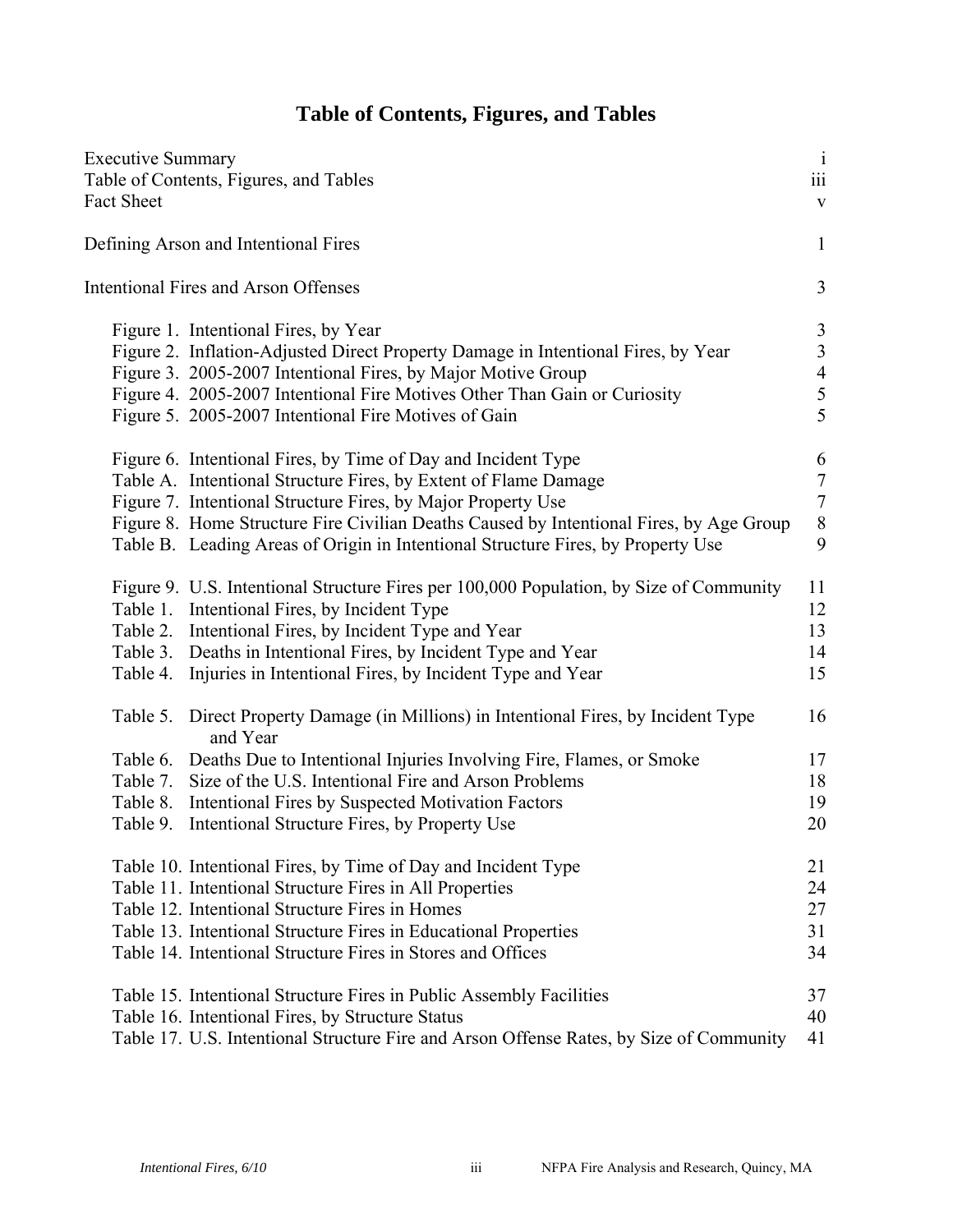### **Table of Contents, Figures, and Tables (Continued)**

| <b>Firesetters and Criminal Justice</b>                                              | 43 |
|--------------------------------------------------------------------------------------|----|
| Table 18. U.S. Arson Clearances                                                      | 46 |
| Table 19. Age Profile of Persons Under Age 21 Arrested for Arson                     | 47 |
| Table 20. Trends in Age Profiles of Juveniles Arrested for Arson                     | 48 |
| Table 21. U.S. Intentional Structure Fires Involving the Use of Incendiary Devices   | 49 |
| The Myths of Arson                                                                   | 51 |
| Appendix A. How National Estimate Statistics are Calculated                          | 55 |
| Appendix B. NFIRS Coding Changes from Version 4.1 to 5.0                             | 63 |
| Trends in Incendiary and Suspicious Structures Fires, 1980-1998<br>Table B-1.        | 64 |
| Table B-2. Trends in Incendiary and Suspicious Vehicle Fires, 1980-1998              | 65 |
| Trends in Incendiary and Suspicious Outside and Other Fires, 1980-1998<br>Table B-3. | 66 |